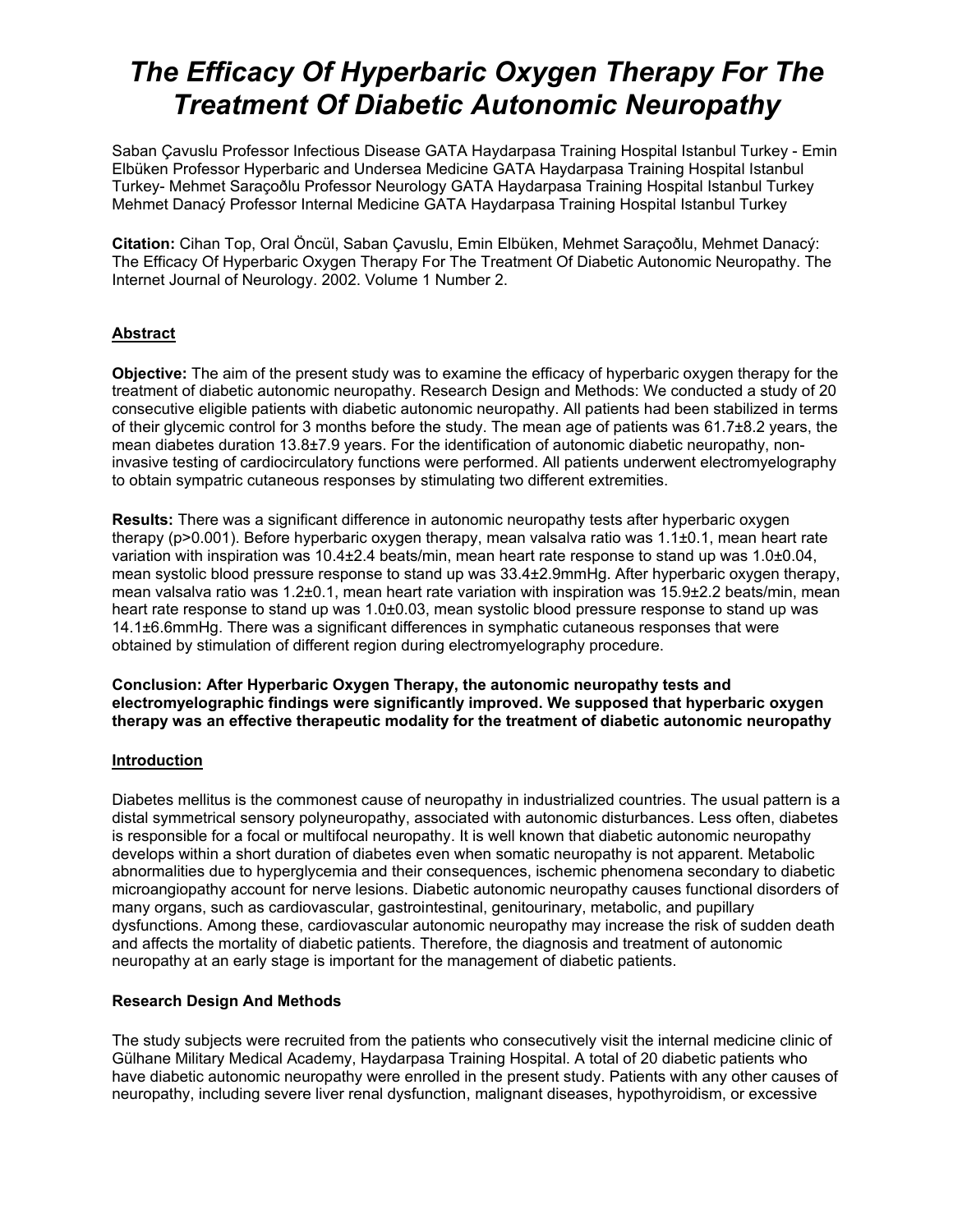alcoholic intake, were excluded. We also excluded patients with diseases interfering with cardiovascular reflexes (e.g., ischemic heart disease, heart failure, or valvular heart disease) and those receiving cardiac glycosides, anticholinergics, sympathomimetics, ß-blockers, or other agents affecting the heart rate variability. All patients had been stabilized in terms of their glycemic control for 3 months before the study.

The mean age of patients was 61.7±8.2 years, the mean diabetes duration 13.8±7.9 years. After obtaining informed consent, the baseline neurological function was established, and the patients underwent hyperbaric oxygen therapy (20 days, 120 minute per day). Neurological assessments including neurological examination, nerve conduction tests, and cardiovascular autonomic function tests were performed by investigators who were blinded to study group before entry into the trial and at the end of the trial. During the study, the patients continued their antidiabetic therapy, such as diet, exercise, oral hypoglycemic agents, or insulin; no attempt was made to alter the therapy or the level of glycemic control.

For the identification of autonomic diabetic neuropathy, non-invasive testing of cardiocirculatory functions ( Valsalva's maneuver, variation of the R-R intervals, respiratory variation of R-R intervals, blood pressure between recumbent and upright positions) were performed. After 5 minute rest on a bed in the supine position, an electrocardiograph ( Cardiofax V, ECG-9320K, Nihon Kohden Cooperation, Tokyo, Japan) was used to measure the R-R interval of 100 heartbeats and calculate automatically the corrected QT time (QTc) and resting heart rate variation. The ratio of the breathing at a rate of six times per minute was calculated. Postural changes of blood pressure were obtained by measuring the blood pressure in the resting supine position on a bed and after standing up.

All patients underwent electromyelography (Amplaid EMG 14) to obtain sympatric cutaneous responses by stimulating two different extremities. By this method, we obtained 8 different sympatric cutaneous responses for every subject (table 1)

| Sympathic cutaneous<br>responses | Recording region | Stimulation region          |
|----------------------------------|------------------|-----------------------------|
| I                                | Right hand       | Right elbow, median nerve   |
| $\mathbf{I}$                     | Right hand       | Left elbow, median nerve    |
| Ш                                | Right hand       | Right ankle, peroneal nerve |
| IV                               | Right hand       | Left ankle, peroneal nerve  |
| v                                | Left hand        | Right elbow, median nerve   |
| VI                               | Left hand        | Left elbow, median nerve    |
| VII                              | Left hand        | Right ankle, peroneal nerve |
| VHL                              | Left hand        | Left ankle, peroneal nerve  |

# **Table 1: Eight different sympatric cutaneous responses that were obtained by stimulation of different region during electromyelography procedure.**

We evaluated two components of these recorded responses; (L1)-time duration between stimulation and first positive wave, (L2)- time duration between stimulation and first negative wave.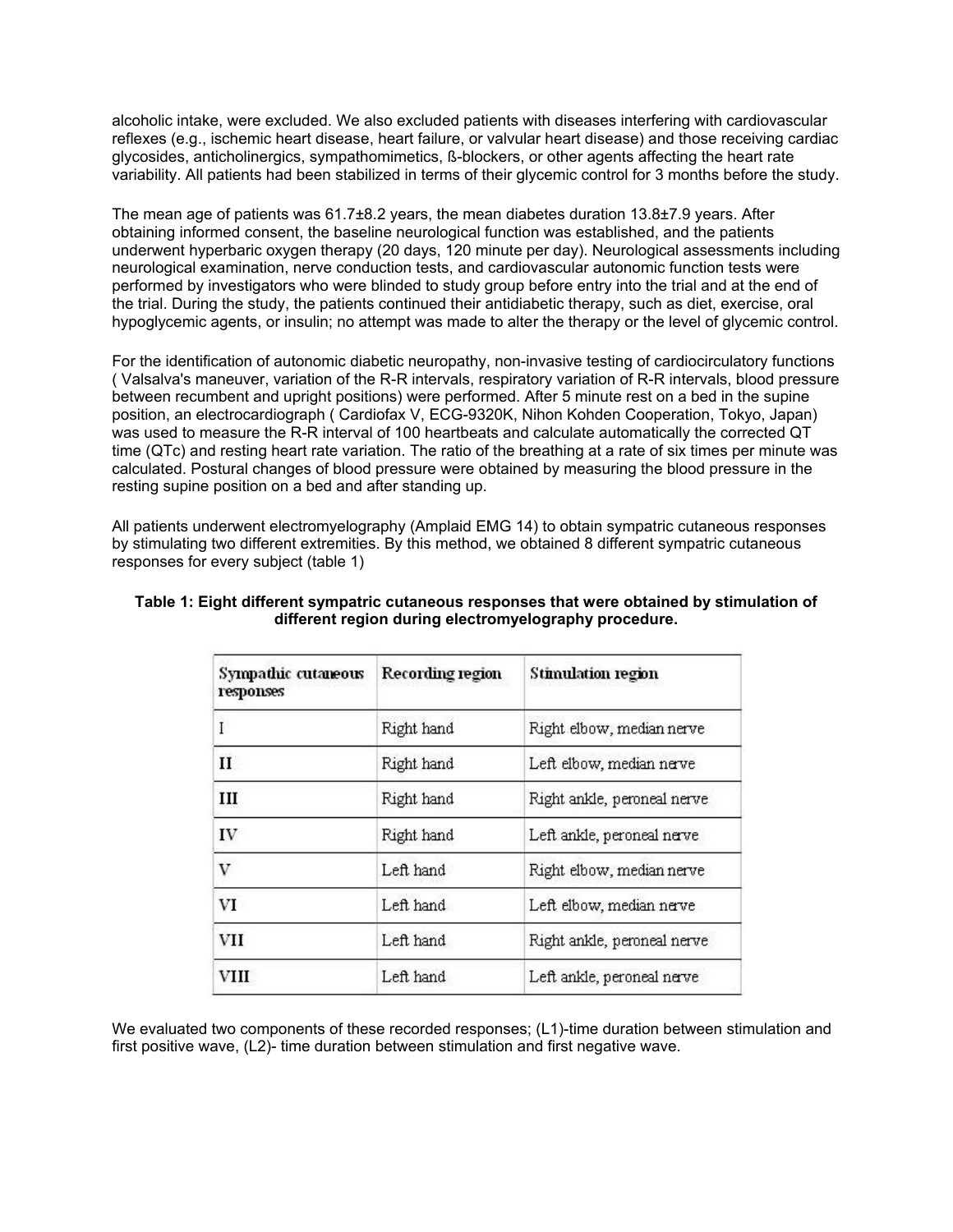After obtaining basal data included sympatric cutaneous responses and cardio circulatory function tests, all patients underwent hyperbaric oxygen therapy with 2-atmosphere pressure, lasting 20 days and 120 minute per day. After hyperbaric oxygen therapy, all tests mentioned above were performed again.

## **Statistical Analysis**

All data were presented as mean  $\pm$  SD. For comparison of data that were obtained pre and post-HBO therapy, the Wilcoxon Signed Ranked test was used. Probability levels less than .05 were considered significant.

## **Results**

Twenty consecutive eligible patients with diabetic autonomic neuropathy were enrolled to the study. The group included 13 women and 7 men, had a BMI of 27,4±3,4 kg/m2 (range 21.5-36.2) and were aged  $61.7 \pm 8.2$  years (range 49-78).

The mean glucose level was 12.0±2.5 mmol/L, mean glycosylated hemoglobin (HbA1c) was 9.5±2.1, mean duration time of diabetes was 13.8±7.9. These results were summarized in Table 2.

#### **Table 2: Values (mean±sd) of some demographic, anthropometric and metabolic parameters in study patients**

| Variable                     | <b>Study patients</b> |
|------------------------------|-----------------------|
| n.                           | 20                    |
| Sex (woman)                  | 65                    |
| Age (years)                  | $61.7 + 8.2$          |
| Duration of diabetes (years) | 13.8±7.9              |
| BMI $(\text{kg/m}^2)$        | $27.4 \pm 3.4$        |
| Fasting glucose (mmol/L)     | $12.0 + 2.5$          |
| HbAlc (%)                    | $9.5 \pm 2.1$         |

There was a significant difference in autonomic neuropathy tests after hyperbaric oxygen therapy. Before hyperbaric oxygen therapy, mean valsalva ratio was 1.1±0.1, mean heart rate variation with inspiration was 10.4±2.4 beats/min, mean heart rate response to stand up was 1.0±0.04, mean systolic blood pressure response to stand up was 33.4±2.9mmHg. After hyperbaric oxygen therapy, mean valsalva ratio was 1.2±0.1, mean heart rate variation with inspiration was 15.9±2.2 beats/min, mean heart rate response to stand up was 1.0±0.03, mean systolic blood pressure response to stand up was 14.1±6.6mmHg. These results were summarized in table 3 and 4.

#### **Table 3: Values (mean±standard deviation) of autonomic neuropathy tests in study patients before and after hyperbaric oxygen therapy.**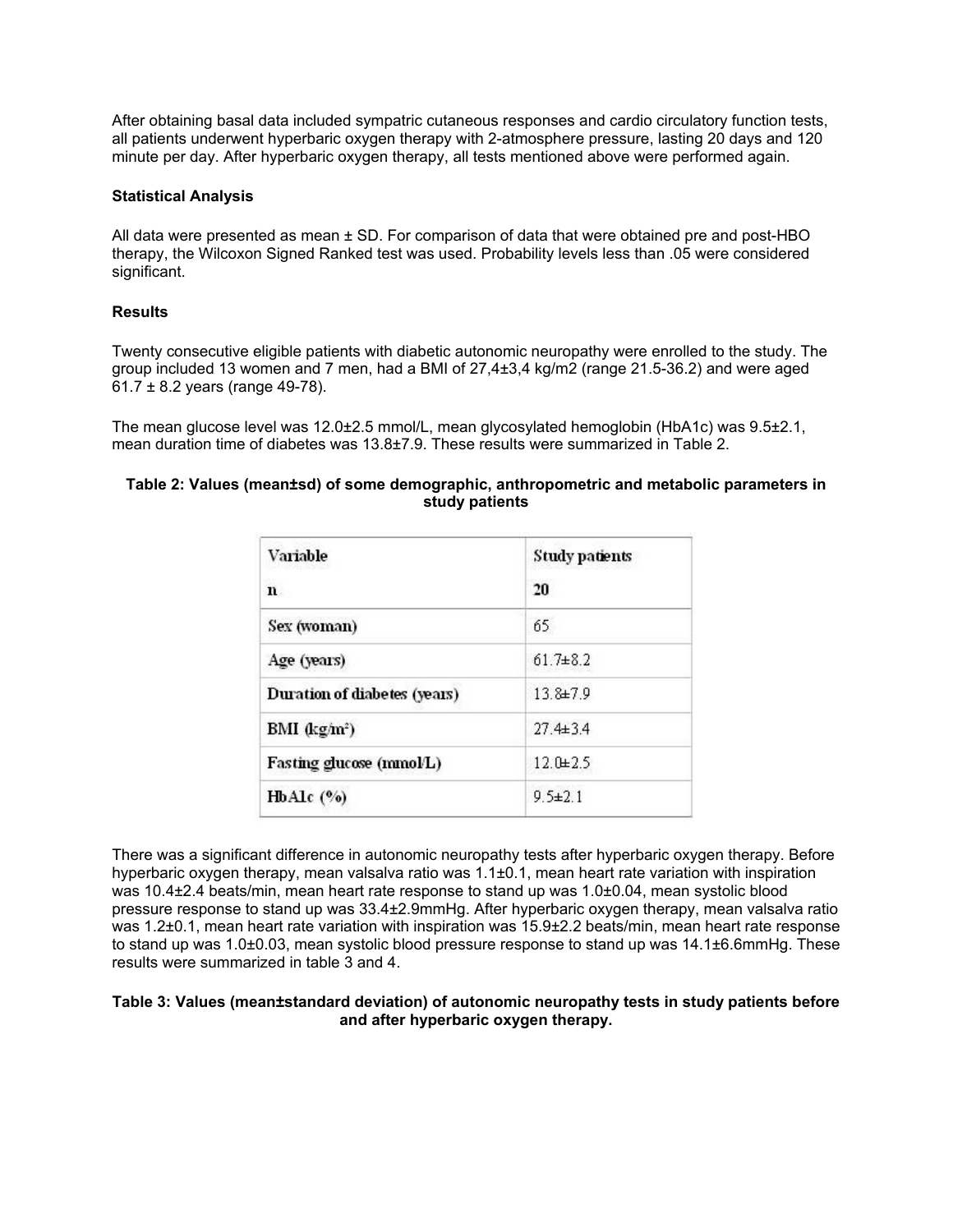| Variable                                               | <b>Before HBO therapy</b> | After HBO therapy |
|--------------------------------------------------------|---------------------------|-------------------|
| n                                                      | 20                        | 20                |
| Valsalva ratio                                         | $1.1 \pm 0.1$             | $1.2 \pm 0.1$     |
| Heart rate variation with<br>inspiration (beats/min)   | $10.4 \pm 2.4$            | $15.9 + 2.2$      |
| Heart rate response to stand up                        | $1.0 + 0.04$              | $1.0 + 0.03$      |
| Systolic blood pressure response<br>to stand up (mmHg) | $33.4 \pm 2.9$            | $14.1 \pm 6.6$    |

## **Table 4: Statistical differences (according to Wilcoxon ranked signed test) between autonomic neuropathy tests before and after HBO therapy.**

| Variable<br>38<br>$\mathbf n$                             | Before HBO<br>therapy<br>20 | After HBO<br>therapy<br>20 | p values  |
|-----------------------------------------------------------|-----------------------------|----------------------------|-----------|
| Valsalva ratio                                            | $1.1 \pm 0.1$               | $1.2 + 0.1$                | p<0.001   |
| Heart rate variation with<br>inspiration (beats/min)      | $10.4\pm 2.4$               | $15.9 + 2.2$               | p < 0.001 |
| Heart rate response to<br>stand up                        | $1.0 + 0.04$                | $1.0 + 0.03$               | p < 0.001 |
| Systolic blood pressure<br>response to stand up<br>(mmHg) | $33.4 \pm 2.9$              | $14.1 \pm 6.6$             | p < 0.001 |

(NS=non-significant, p<0,05=significant)

There was a significant differences in sympatric cutaneous responses that were obtained by stimulation of different region during electromyelography procedure. These results were summarized in table 5 and 6.

## **Table 5: Values (mean±sd) of sympatric cutaneous responses that were obtained by electromyelography before and after HBO therapy**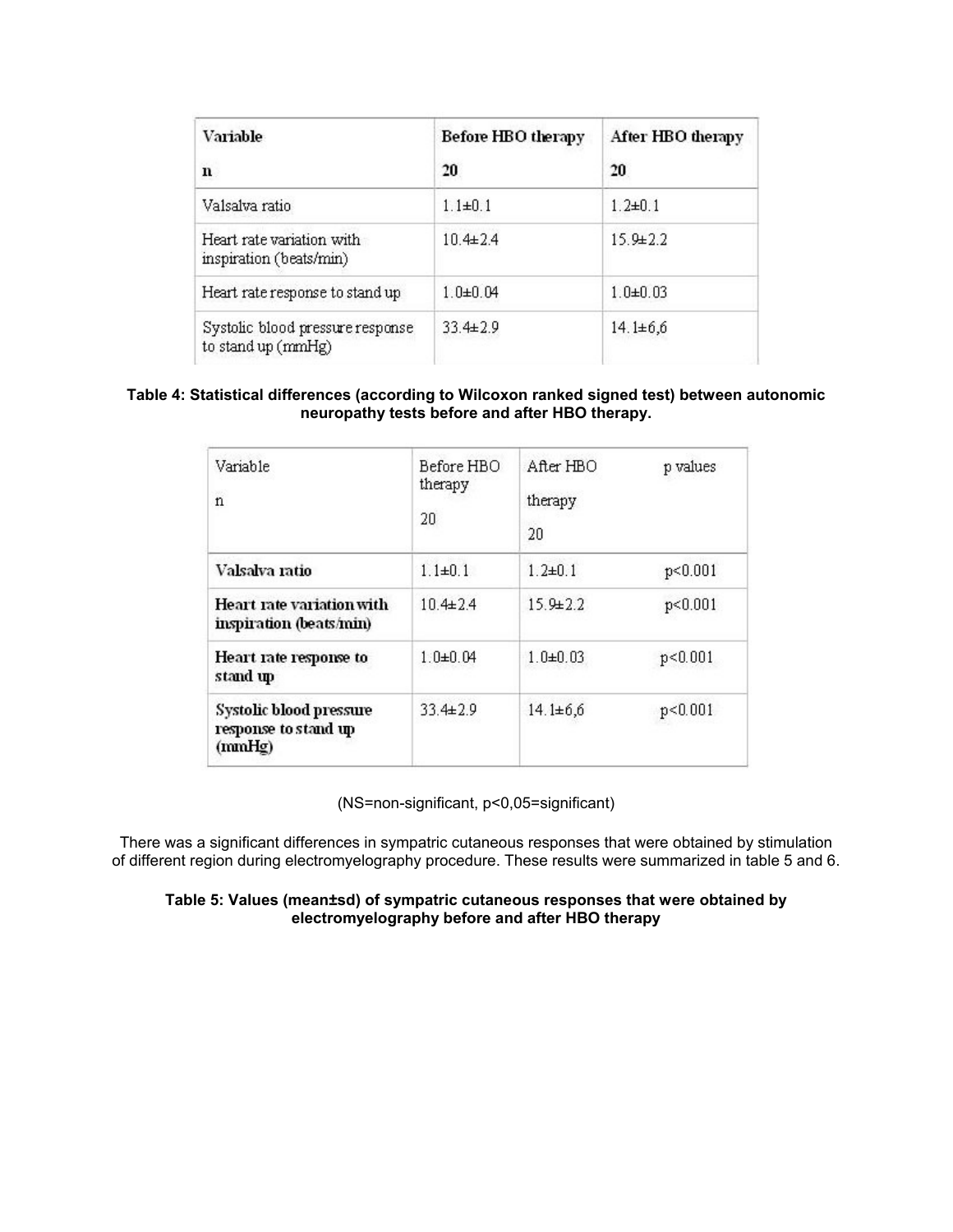| Stimulation region<br>during<br>electromyelography | $L1$ time<br>duration<br>$(\sec)$ | L1 time<br>duration<br>$(\sec)$ | $L2$ time<br>duration<br>$(\sec)$ | L <sub>2</sub> time<br>duration<br>$(\sec)$ |
|----------------------------------------------------|-----------------------------------|---------------------------------|-----------------------------------|---------------------------------------------|
|                                                    | (Before HBO)<br>therapy)          | (After HBO<br>therapy)          | (Before HBO<br>therapy)           | (After HBO<br>therapy)                      |
| I                                                  | $2.1 + 0.3$                       | $2.2 \pm 1.8$                   | $2.7 + 0.4$                       | $2.4 + 0.3$                                 |
| $_{II}$                                            | $2.9 + 2.2$                       | $2.2 + 1.9$                     | $2.9 + 0.4$                       | $2.5 + 0.3$                                 |
| III                                                | $2.7 + 2.0$                       | $2.3 \pm 1.9$                   | $2.7 + 0.4$                       | $2.5 + 0.3$                                 |
| IV                                                 | $2.6 + 2.0$                       | $2.4 \pm 1.9$                   | $2.6 + 0.4$                       | $2.5 + 0.4$                                 |
| V                                                  | $3.0 + 2.2$                       | $2.6 + 2.0$                     | $2.9 + 0.5$                       | $2.7 + 0.4$                                 |
| VI                                                 | $3.0 + 2.2$                       | $2.8 + 2.0$                     | $2.9 + 0.3$                       | $2.6 + 0.4$                                 |
| VII                                                | $3.9{\pm}2.4$                     | $3.6 \pm 2.2$                   | $3.2 + 0.4$                       | $2.8 + 0.5$                                 |
| VIII                                               | $3.1 \pm 2.3$                     | $3.1 + 2.2$                     | $3.1 + 0.4$                       | $2.8 + 0.5$                                 |

(HBO=Hyperbaric oxygen therapy)

#### **Table 6: Statistical differences between sympatric cutaneous responses that were obtained by electromyelography before and after HBO therapy**

| Stimulation region<br>during<br>electromyelography | L1 time duration<br>before vs. after HBO<br>therapy | L2 time duration<br>before vs. after HBO<br>therapy |
|----------------------------------------------------|-----------------------------------------------------|-----------------------------------------------------|
| L                                                  | p<0.001                                             | p<0.01                                              |
| $\rm II$                                           | p<0.001                                             | p<0.001                                             |
| III                                                | p<0.01                                              | p<0.01                                              |
| IV                                                 | p<0.01                                              | p<0.05                                              |
| V                                                  | p<0.01                                              | p<0.01                                              |
| VI                                                 | p<0.01                                              | p<0.01                                              |
| VII                                                | NS                                                  | p<0.05                                              |
| VIII                                               | NS                                                  | NS                                                  |

Wilcoxon signed ranked test; p>0.05: non-significant (NS)

# **Discussion**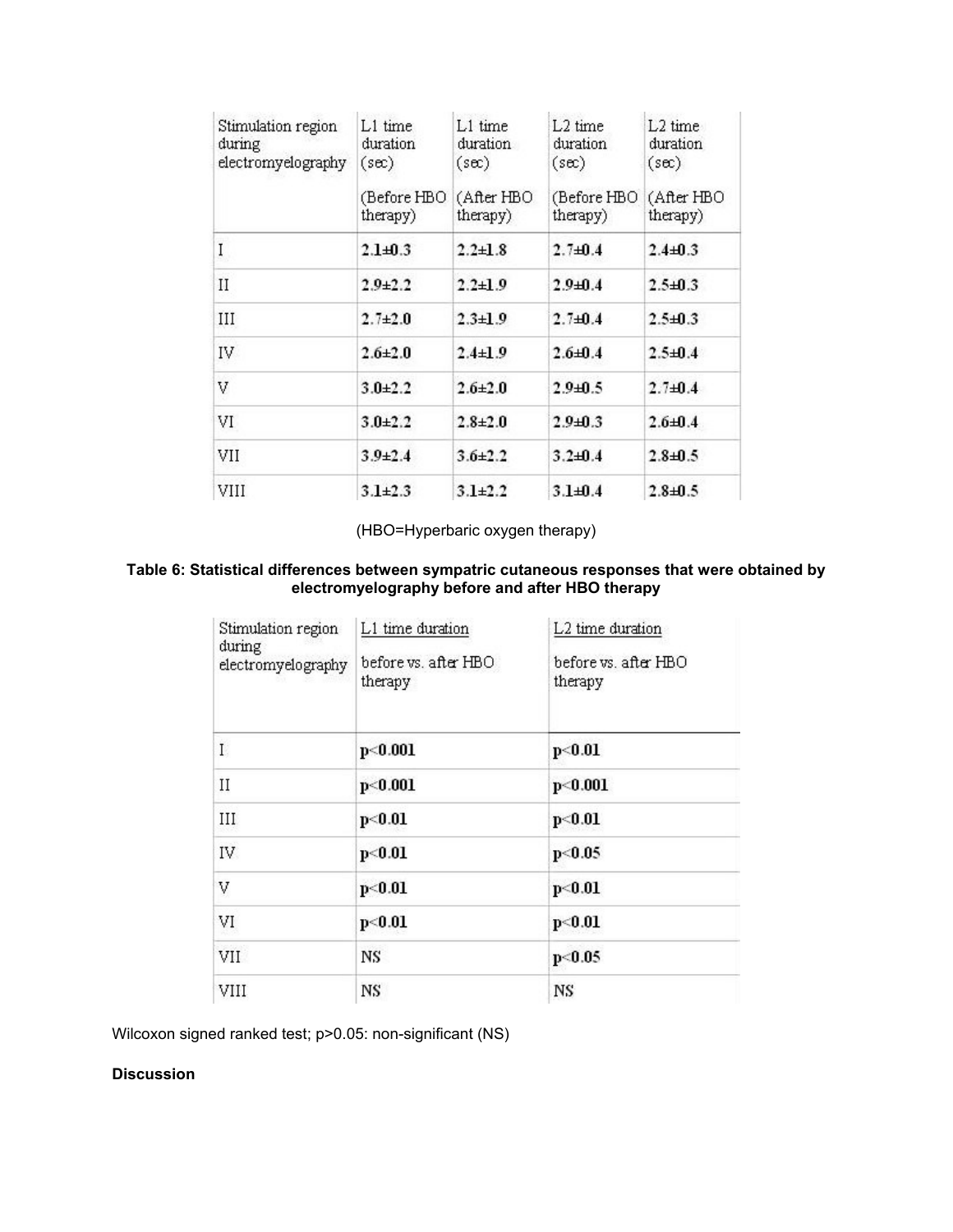Among the most common of the long-term complications of diabetes are those affecting the peripheral nervous system ( 1 ). A simple definition of diabetic neuropathy was agreed to by the International Consensus Group on neuropathy: "The presence of symptoms and/or signs of peripheral nerve dysfunction in people with diabetes after the exclusion of other causes" ( 2 ).

The observation that neuropathy has been described in patients with primary (type1 and type 2) and secondary diabetes of varied causes suggests that a common etiologic mechanism based on chronic hyperglycemia has received support from large prospective studies such as the Diabetes Control and Complications Trial and U.K.Prospective Diabetes Study ( 3 , 4 , 5 ). The most important etiological factors that have been associated with neuropathy are poor glycemic control, diabetes duration, with possible roles for hypertension, age, smoking, hypoinsulinemia, and dyslipidemia ( 6 ).

Nerve fibers degenerate and blood vessels supplying them are grossly diseased in patients with diabetic neuropathy. Until the last 10 years, the role of vascular factors in the pathogenesis of diabetic neuropathy was denied or seriously questioned. However, the recent data from animal models provides inconvertible evidence that microangiopathy plays a crucial role in the pathogenesis of nerve damage. Furthermore, the development of a significant microangiopathy may form the critical point, which determines whether or not nerve fibers repair themselves or proceed to total degeneration and hence clinically relevant neuropathy ( 7 ).

Therapeutic intervention with a range of vasoactive drugs improves nerve function in animal models. Promising results in diabetic patients have also been achieved using a range of therapies, including largevessel revascularization, ACE inhibitors, g-linoleic acid, and lipoic acid. The results of large clinical trials involving therapies acting via the vascular axis supported the clinical relevance of the vascular hypothesis (7, 8 , 9 , 10 , 11 , 12 ). Hypotheses concerning the etiology of diabetic polyneuropathy have involved a direct metabolic insult to nerve fibers, indirect consequences of neurovascular insufficiency, impaired neurotrophic support, and autoimmune damage (12, 13 , 14 ). Reduced nerve perfusion is an important factor in the etiology of diabetic neuropathy. Studies in streptozocin-induced diabetic rats show that nerve conduction velocity (NCV) and blood flow deficits are corrected by treatment with vasodilator drugs, with angiotensin II and endothelin-1 antagonists being particularly important. The AT1 antagonist ZD7155 also prevents diabetic deficits in regeneration following nerve damage, indicating that hypoperfusion is an important limitation for nerve repair (12, 15 ).

The main effects of diabetes are likely to depend on hyperglycemia. The major metabolic changes caused by hyperglycemia are increased polyol pathway flux, elevated oxygen free radical formation, and advanced glycosylation. All of these factors appear to have a negative impact on nerve blood flow and NCV in diabetic rats (7,8,9,10,12). While several hypotheses are potentially applicable, it is clear that polyol pathway involvement depends largely on vascular events. Aldose reductase inhibitors (ARIs) prevent the development of impaired NO-mediated endothelium-dependent relaxation in large vessels from diabetic rats. Further evidence linking polyol pathway effects to a vascular mechanism, comes from studies showing that NO synthase inhibitors completely block the beneficial actions of ARIs on NCV and blood flow in diabetic rats (12, 16 ).

Diabetes causes endothelial dysfunction, reduced nerve perfusion, and impaired nerve function. The majority of pharmacological manipulations shown to improve nerve function in diabetic rats do so via a neurovascular rather than a neurochemical mechanism. Thus, tje importance of the endoneurial microenviroment and maintenance of adequate perfusion must be considered for selecting therapeutic agents in patients with diabetic neuropathy. It is becoming clear that there are important defects in several control systems, and therefore a multiple treatment strategy could be appropriate (12).

After hyperbaric oxygen therapy, the autonomic neuropathy tests and electromyelographic findings were significantly improved. We supposed that hyperbaric oxygen therapy was an effective therapeutic modality for the treatment of diabetic autonomic neuropathy.